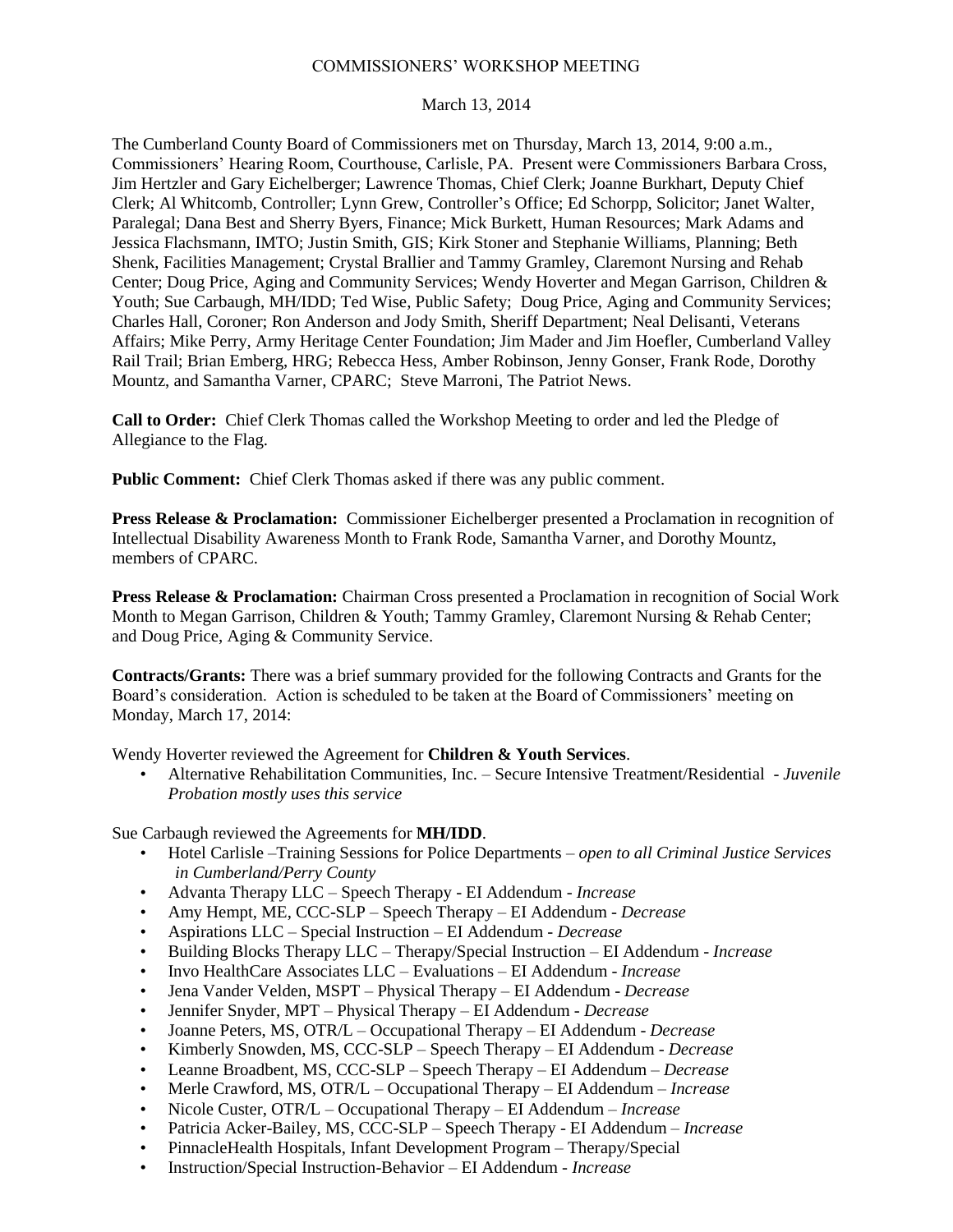- Shannon Sweeney, PT Physical Therapy EI Addendum *Decrease*
- Stacy Foreman, MS, CCC-SLP Speech Therapy EI Addendum *Increase*
- United Cerebral Palsy of Central PA Inc. Therapy/Special Instruction EI Addendum *Decrease*
- Western PA School for the Deaf Special Instruction Hearing EI Addendum *Decrease*

Crystal Brallier reviewed the Agreement for **Claremont Nursing & Rehabilitation Center**.

• Vohra Health Services – Wound Management Services – *New wound management service – no cost* 

Beth Shenk reviewed the Agreement for **Facilities Management**.

 • Diamond Automatic Sprinkler – Annual Inspections of Fire Pumps and Sprinkler Systems of County Buildings – *Routine service*

Justin Smith reviewed the Agreement for **GIS.**

 • ESRI – **GIS** Software Maintenance – annual – *consolidated with all department that use GIS for a savings of \$5,000. Cost is \$22,926*

Mark Adams reviewed the Agreement for **IMTO.**

 • Link Computer Corp. – Hardware One-Year Maintenance Support – *for the AS400 System that mostly Row Offices use – approximately \$4,000.* Chairman Cross questioned if this cost could be paid with Records Improvement funds. Mark will discuss options with the Records Improvement Board.

Stephanie Williams reviewed the Agreements for **Planning Department**.

- Intergovernmental Cooperation Agreement Between Cumberland County Planning Department and Lower Frankford Township – *For participation*
- Subcontract with Lower Frankford Township for Participation in the Land Partnerships Grant Program – *Oppossum Lake Park playground equipment, benches, tables- \$5,760*

Ted Wise reviewed the Agreements for Department of **Public Safety**.

- Powerware Preventive Maintenance for Flywheel and UPS (Power Module) *\$14,865*
- Archonix CAD/CLEAN Interface *Addendum- Dispatch vendor, time extension April 15, 2014*
- Mission Critical Partners Consulting Contract for PSAP Regional Shared Services Assessment – *for 911– 100% funded through the Commonwealth – Regional shared program – vendor – MCP= \$29,250.* Chairman cross questioned why there is not a shared vendor. 2 phases –1. complete PEMA assessment, 2. Summarize the 8 counties into one report. Request to table action on the MCP contract until further discussion at the next Finance meeting on Wednesday, March 19, 2014.

Ted Wise reviewed the Agreement Between Cumberland County and the Red Cross.

• House the Emergency Response Vehicle (ERV) at the Public Safety Building – *to allow their emergency response vehicle to be parked in Public Safety parking lot.*

Jody Smith reviewed the Agreement for the **Sheriff's Department**.

 • Teleosoft, Inc. – CountySuite Software and Maintenance Support – *Annual Maintenance for records management system - \$11,000*

**HRG Craighead Bridge Project:** Kirk Stoner reviewed the Supplement B, Scope of Work, for HRG for the Craighead Bridge Project. *Cost estimate is - \$199,000, County share is \$9,950*.

**Advertise Bridge Construction:** Kirk Stoner requested Authorization to Advertise Re Construction for Enck's Mill Bridge and Approval by the Chairman to Execute Cover Sheet of Plan. - *Estimated completion is the end of 2014.*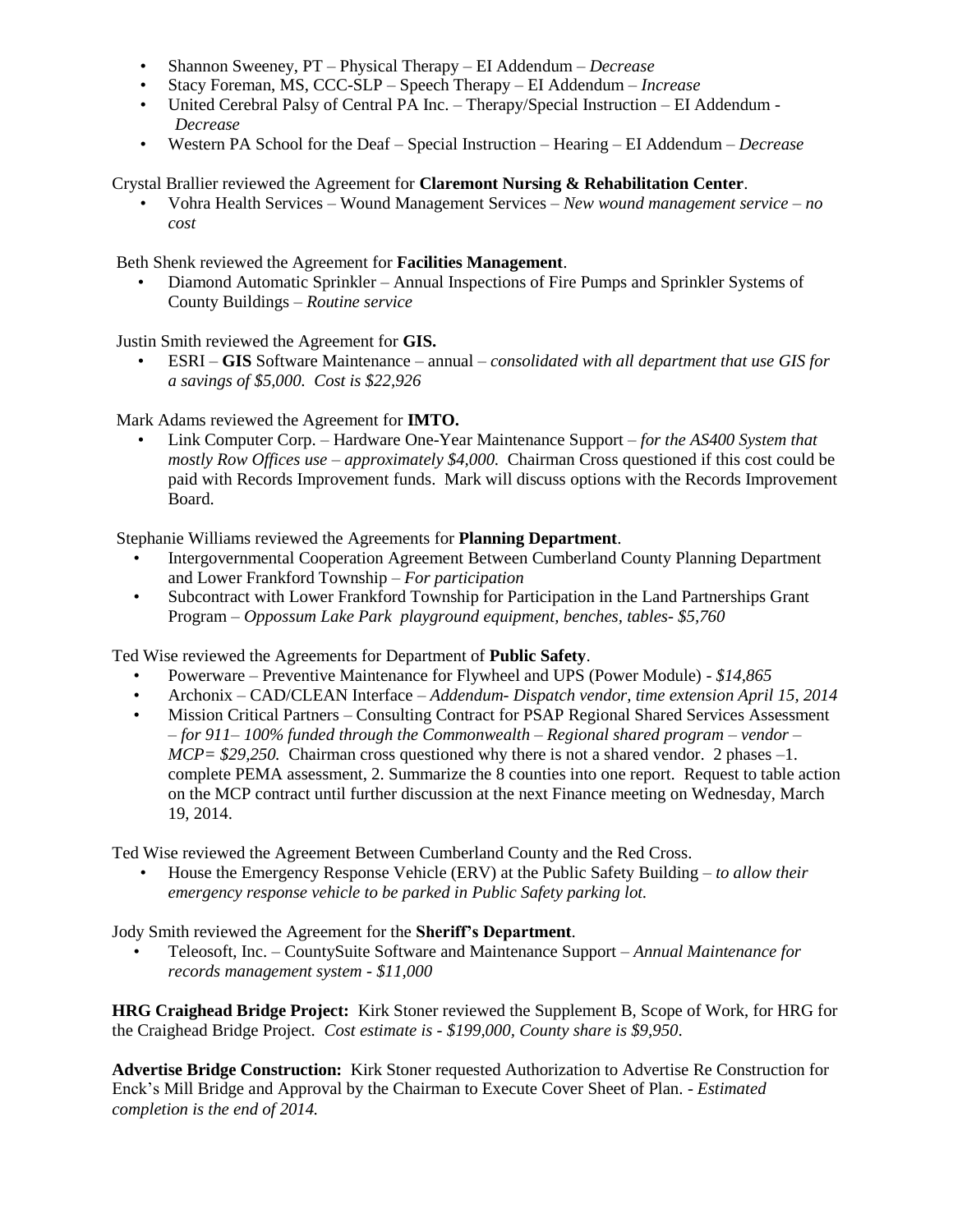**Ordinance No. 2014-1:** Kirk Stoner reviewed the Ordinance No. 2014-1 Re Imposing Vehicle Weight Restrictions on Orrs Bridge, Roush Bridge, Berheisel Bridge and Race Street. – *signs will be posted after ordinance approval. Local Police and municipalities have been notified of the change.*

**Shippensburg Area Senior Center**: Commissioner Hertzler reviewed the Approval of a Support Letter for a Grant for Shippensburg Area Senior Citizens Center. – *Messiah Lifeways is the new sponsor for the Senior Center. They are working on a State Grant Application requesting \$150,000 for the center. Commissioner Hertzler is requesting a letter of support from the Board*. *He will also outreach to other local officials in Franklin County and surrounding municipalities and agencies for a letter of support to include with the application*. Commissioner Hertzler requested a motion to approve a support letter for the Shippensburg Area Senior Citizens Center grant application. Commissioner Eichelberger seconded the motion and it unanimously carried.

 **AHEC Request:** Mike Perry discussed a request from U.S. Army Heritage and Education Center Re Redevelopment Assistance Capital Project (RACP) Grant Application to the PA Office of Budget to Facilitate Construction of the Visitor Center Expansion Project. *The Foundation is requesting the County Commissioners provide a letter of support for the expansion project.* Commissioner Hertzler questioned what the \$6 million contribution from the County included. Mr. Perry explained that this is a combination of donated county land value of \$3 million, hotel tax contribution, and in 2002 the \$1.5 million utility infrastructure.

 **CVRT Presentation**: Jim Hoefler gave a presentation regarding the Cumberland Valley Rails to Trails Project. (see attached presentation) *This is a 10 mile trail that runs from Shippensburg to Carlisle that approximately 50,000 people use per year.* The organization is requesting a letter of support to send along with a grant application to DCED that would help fund projects to improve road safety issues along the trail. Commissioner Hertzler suggested that possibly CAEDC would be able to help fund programs with the hotel tax.

 **Southcentral LEO Board**: Commissioner Eichelberger discussed a request to appoint a Proxy to the Southcentral LEO Board. The local elected officials requested that an alternate to the Commissioners be appointed. In the past, the County Chief Clerk held that position. Commissioner Eichelberger is requesting that the Board consider appointing the current Chief Clerk, Larry Thomas for that position.

**Bridge Capital Improvement Program**: Kirk Stoner discussed the Cumberland County Bridge 2014 Capital Improvement Program. (see attached presentation) He stated the plan includes \$11.5 million of improvements needed, which includes seven bridge replacements. Four are in the process of being replaced, three new ones are being recommended, and eight need preventative maintenance. The County is currently \$5 million short in funding. Brian Emberg from HRG gave the presentation on the specifics of the plan, bridge deficiencies, corrective action, high priorities, and Penn DOT approval. Kirk reviewed funding options and timeline of the projects. Commissioner Hertzler questioned the use of the shale funds and if it can be used for other transportation uses. Kirk Stoner stated that use options are being looked into. There was discussion on funding options from borrowing, and the \$1.5 million bridge replacement funds. Mr. Stoner asked the Board for their consideration on approving Act 89 that could be imposed by counties, to add a \$5.00 fee to local vehicle registrations, to help fund the bridge projects.

## **Commissioner Liaison Reports**

**Chairman Cross** reported on the following:

- Children & Youth will meet on Monday
- Conservation District met on Wednesday and discussed the Block Grant
- Drug & Alcohol met and discussed the budget
- Victim Witness will meet Friday the 21<sup>st</sup>
- Monday the  $10<sup>th</sup>$ , attended a Department of Corrections meeting to discuss the Affordable Care Act and how it will affect the Prison and their medical care.
- Tuesday the  $11<sup>th</sup> CCAP$  Board of Directors met and discussed the priority of funding 911 and Human Services restoration of budget cuts. Also, the Block Grant was discussed.